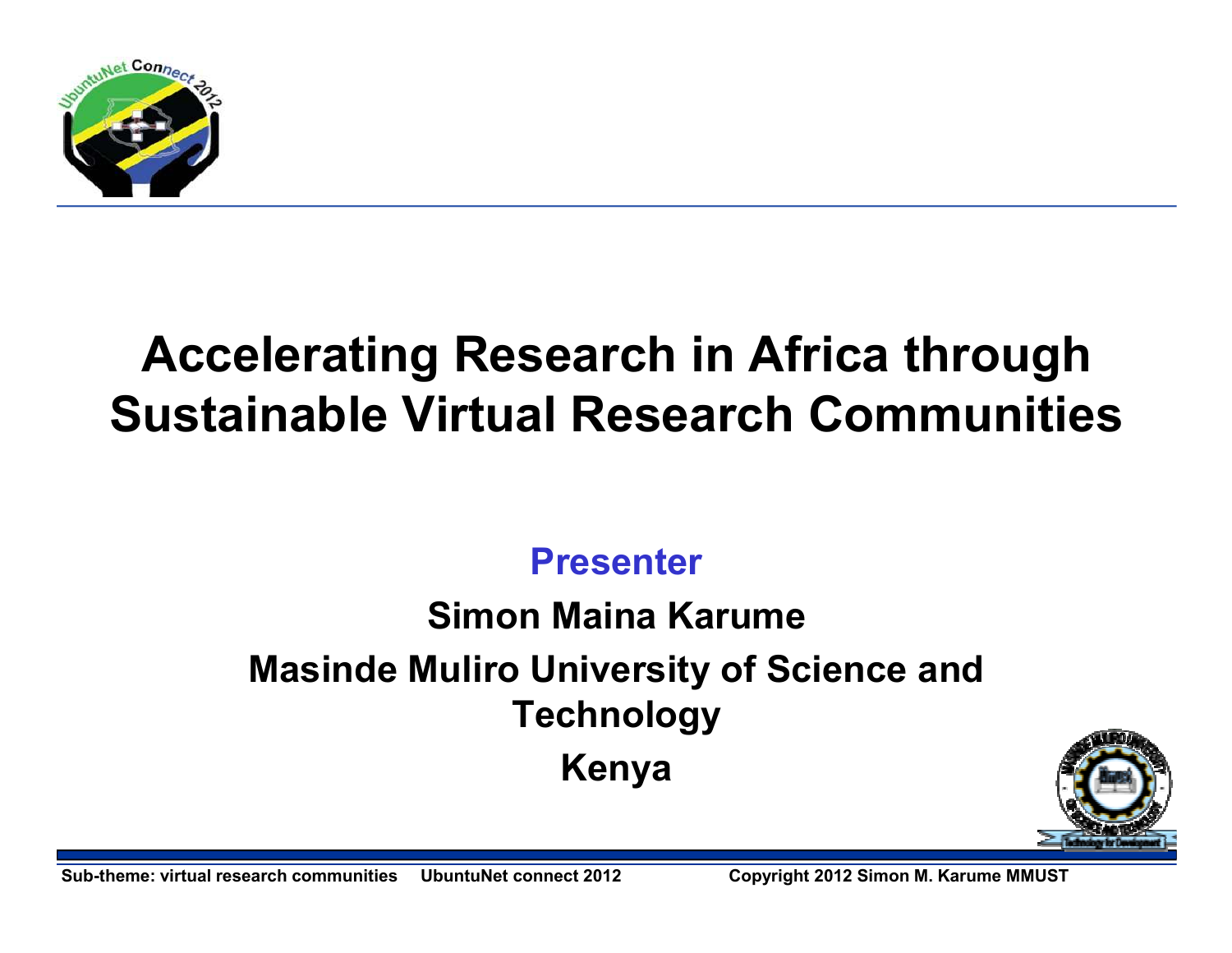

# **Motivation/problem**

- •Challenge of research capacity in Africa
- $\bullet$  Need for more formal research networking as a long lasting solution to the challenge
- • Improved research environment suitable for online collaborations



• Existing research groups founded on funding opportunities likely to disintegrate after donors pull out

**Remedy = upgrade research groups to communities of practice**

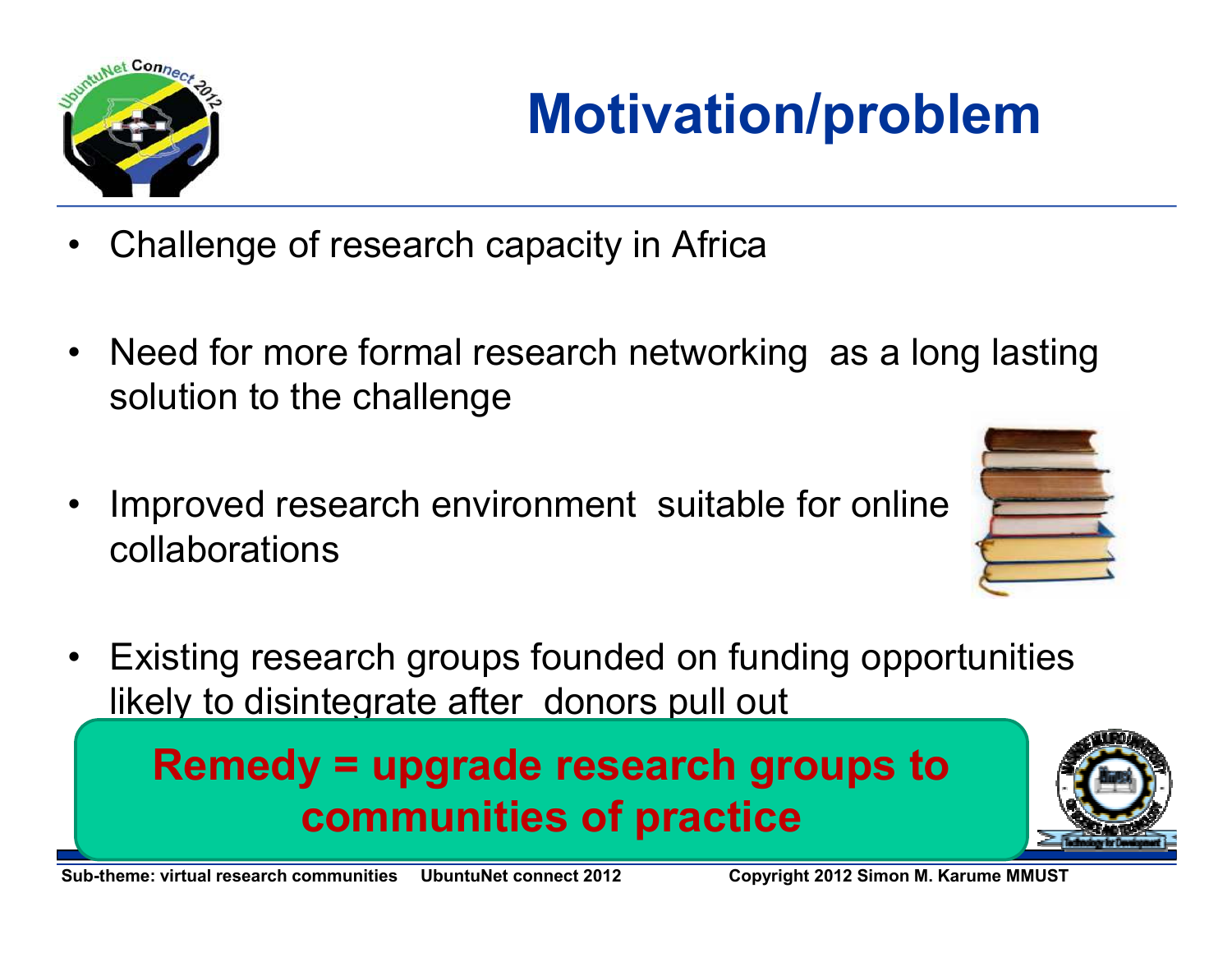

# **Research Objectives**

To investigate:

- 1.How collaborations seek to address research capacity problem in Africa
- 2.Effect of collaborations on generation of intellectual property goods
- 3.How existing research groupings can be transformed to sustainable virtual research communities

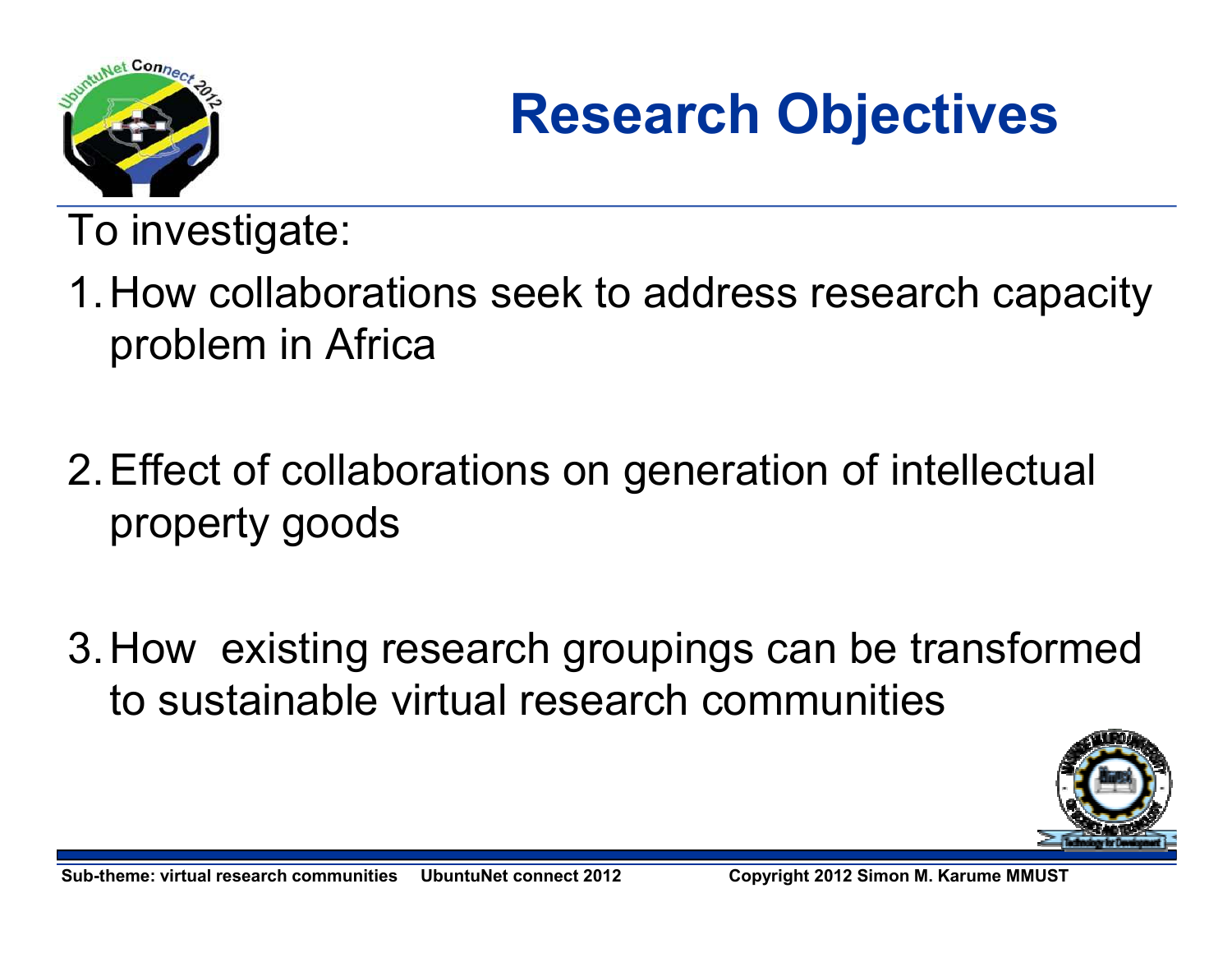

# **Research approach/methodology**

- • desktop/web review of grey and published literature for secondary data
- systematic review of existing well established virtual research communities
- Scrutiny of artifacts including project web sites, call for proposal documents (for constrains emphasizing use of ICT in research collaborations )
- Scrutiny of publications for evidence of intellectual property good.

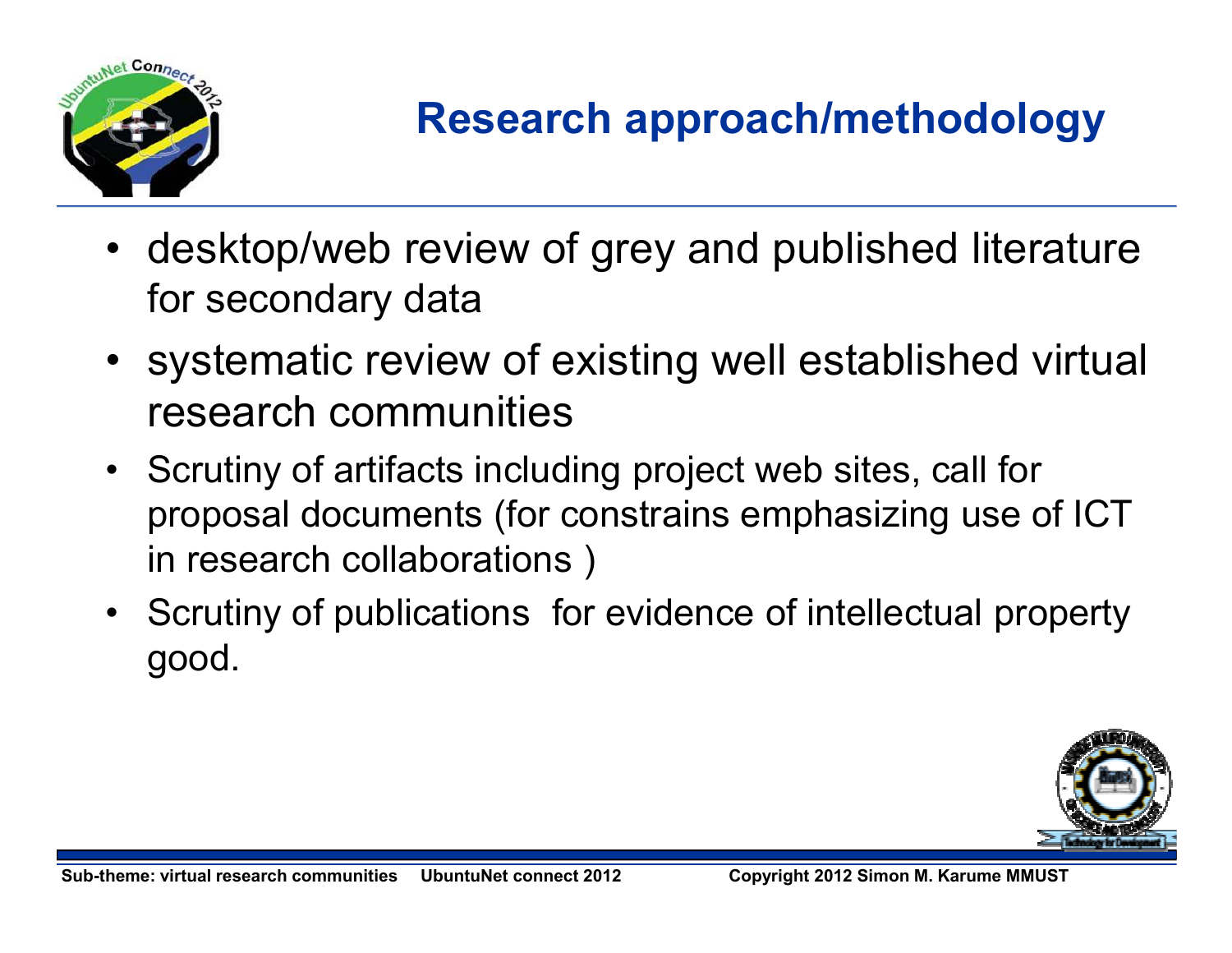

# **What constitutes research capacity**

- • Individual skills developed in research work (brain drain is affecting this component in Africa)
- $\bullet$  Quality of the research environment (affected by high cost of scientific equipments)
- $\bullet$ Funding ( research funds too little)
- •Research incentives (demotivates researchers)
- • Time available to the researcher among (researchers overloaded by teaching)

(Akilagpa, 2004).

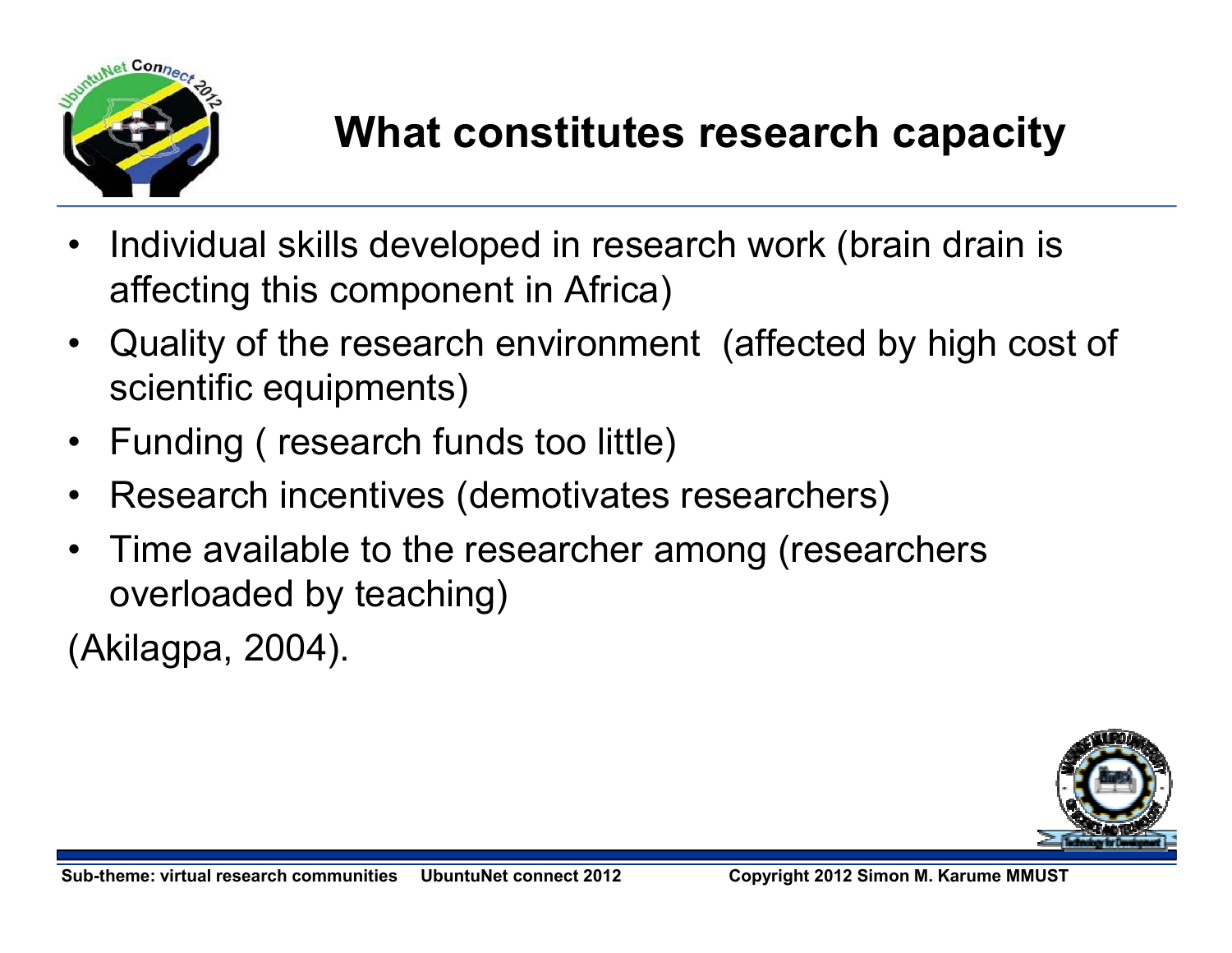

# **The research capacity challenge**



•(source Nordling 2010)

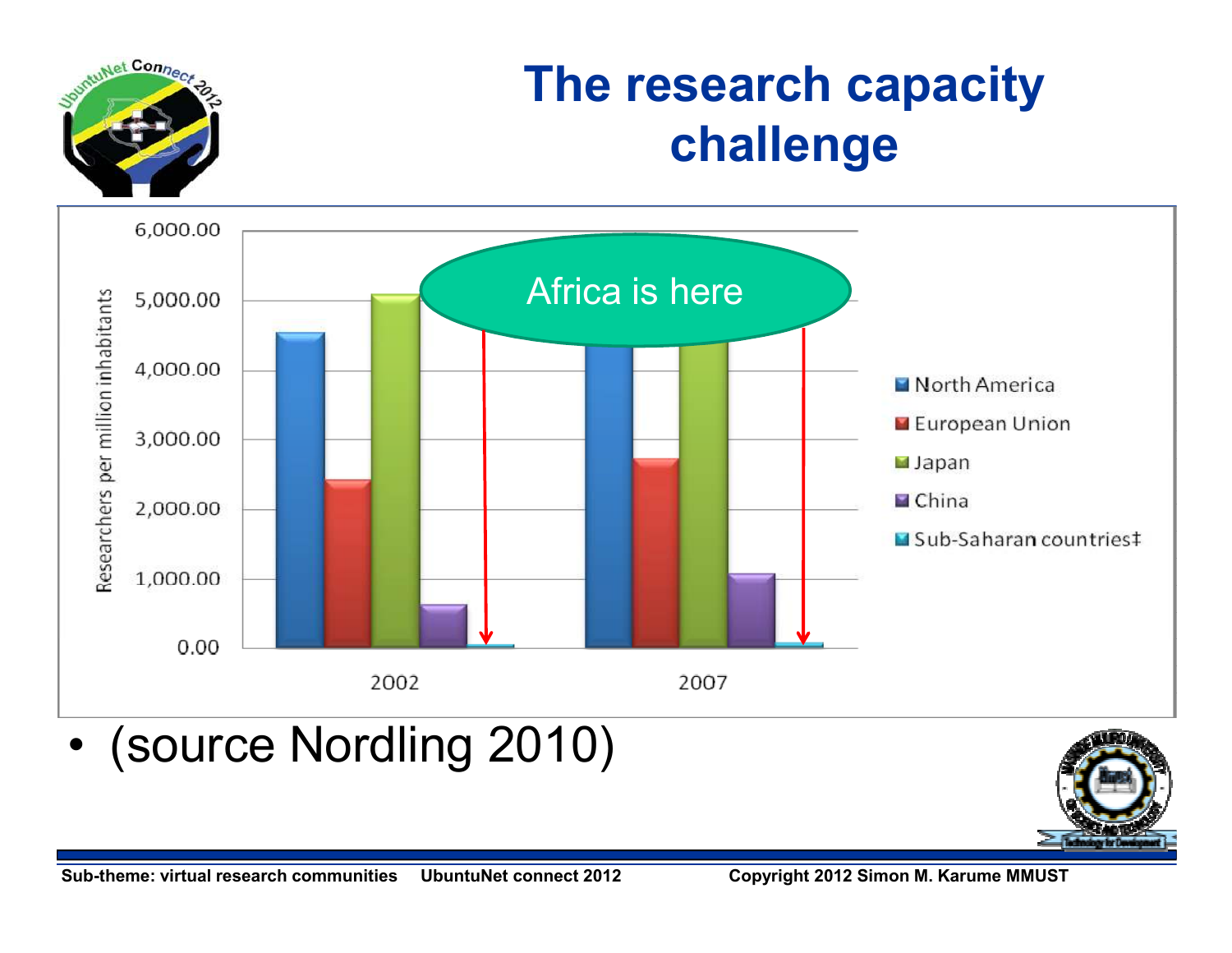

# **Addressing the challenge: ICT Enhanced research environment**

improving connectivity to link researchers to international resources



#### Source: Tiwonge M. B. 2011



**Sub-theme: virtual research communities UbuntuNet connect 2012 Copyright 2012 Simon M. Karume MMUST**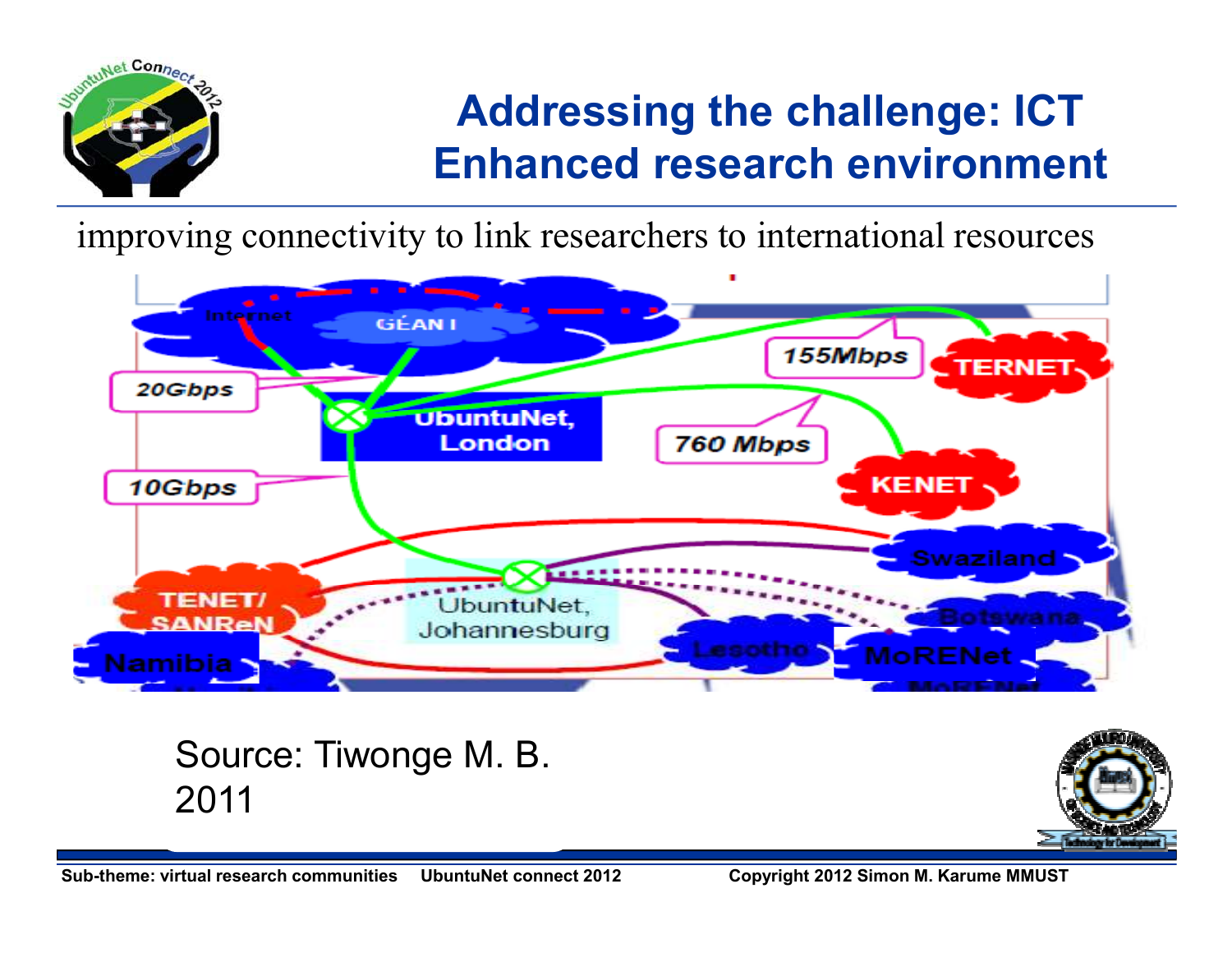

### **Emerging research networks in the improved environment**

• **No. of HEIs and projects involved in selected distributed computing projects**

| - -<br><b>Country/Region</b> | <b>No of HEIs</b> | No of projects    |                     |  |
|------------------------------|-------------------|-------------------|---------------------|--|
|                              |                   | <b>Brain Gain</b> | <b>HP- Catalyst</b> |  |
| <b>West Africa</b>           |                   |                   |                     |  |
| Ghana                        |                   |                   |                     |  |
| Nigeria                      |                   |                   |                     |  |
| Senegal                      |                   |                   |                     |  |
| <b>Burkina Faso</b>          |                   | $\overline{2}$    | $\theta$            |  |
| Côte d'Ivoire                |                   |                   |                     |  |
| <b>Sub</b> total             | 5                 | 6                 |                     |  |
| North Africa                 |                   |                   |                     |  |
| Morocco                      |                   |                   |                     |  |
| Tunisia                      |                   |                   |                     |  |
| Egypt                        |                   | $\overline{0}$    |                     |  |
| Algeria                      |                   |                   |                     |  |
| <b>Sub</b> total             |                   |                   |                     |  |

**Sub-themetic Connect 2012 Copyright 2012 Simon M. Karume MMUST**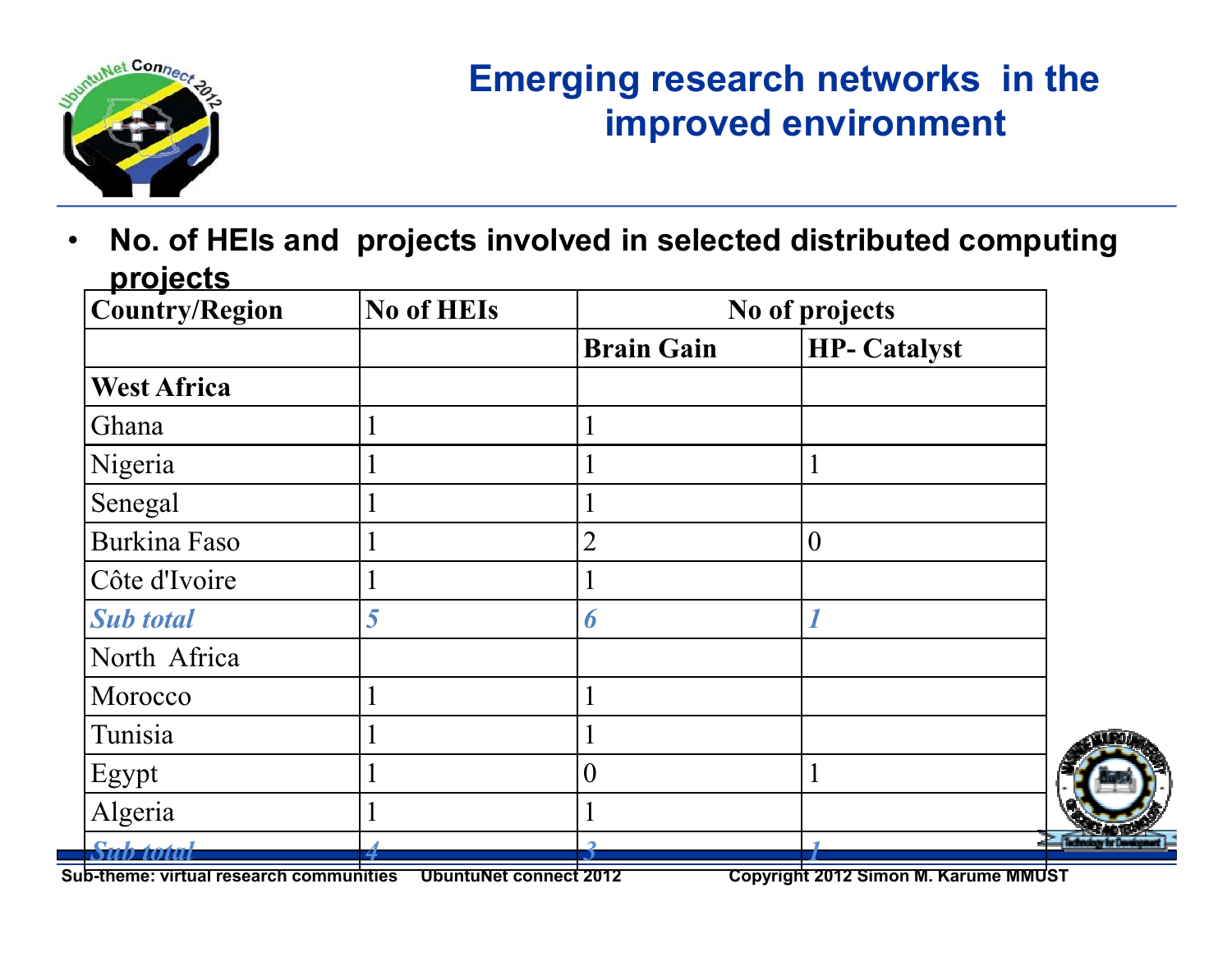

### **No. of HEIs and projects involved in Distributed Computing Projects.**

| Central Africa      |                          |                |                          |                |
|---------------------|--------------------------|----------------|--------------------------|----------------|
| Cameroon            | $\overline{2}$           | $\overline{2}$ | $\overline{0}$           |                |
| Sub total           | $\overline{\mathcal{L}}$ |                | 0                        |                |
| <b>East Africa</b>  |                          |                |                          |                |
| Ethiopia            |                          |                |                          |                |
| Kenya               | 3                        | $\overline{2}$ | $\overline{2}$           |                |
| Uganda              | $\overline{2}$           | $\overline{2}$ | $\overline{0}$           |                |
| Sub total           | 6                        |                | $\mathcal{D}$            |                |
| <b>South Africa</b> |                          |                |                          |                |
| Zimbabwe            |                          |                |                          |                |
| South Africa        | 3                        | $\theta$       | 3                        |                |
| Sub total           | 4                        |                | $\overline{\mathcal{S}}$ |                |
| Total               | 21                       | 17             | 7                        | <b>ZALEDUM</b> |

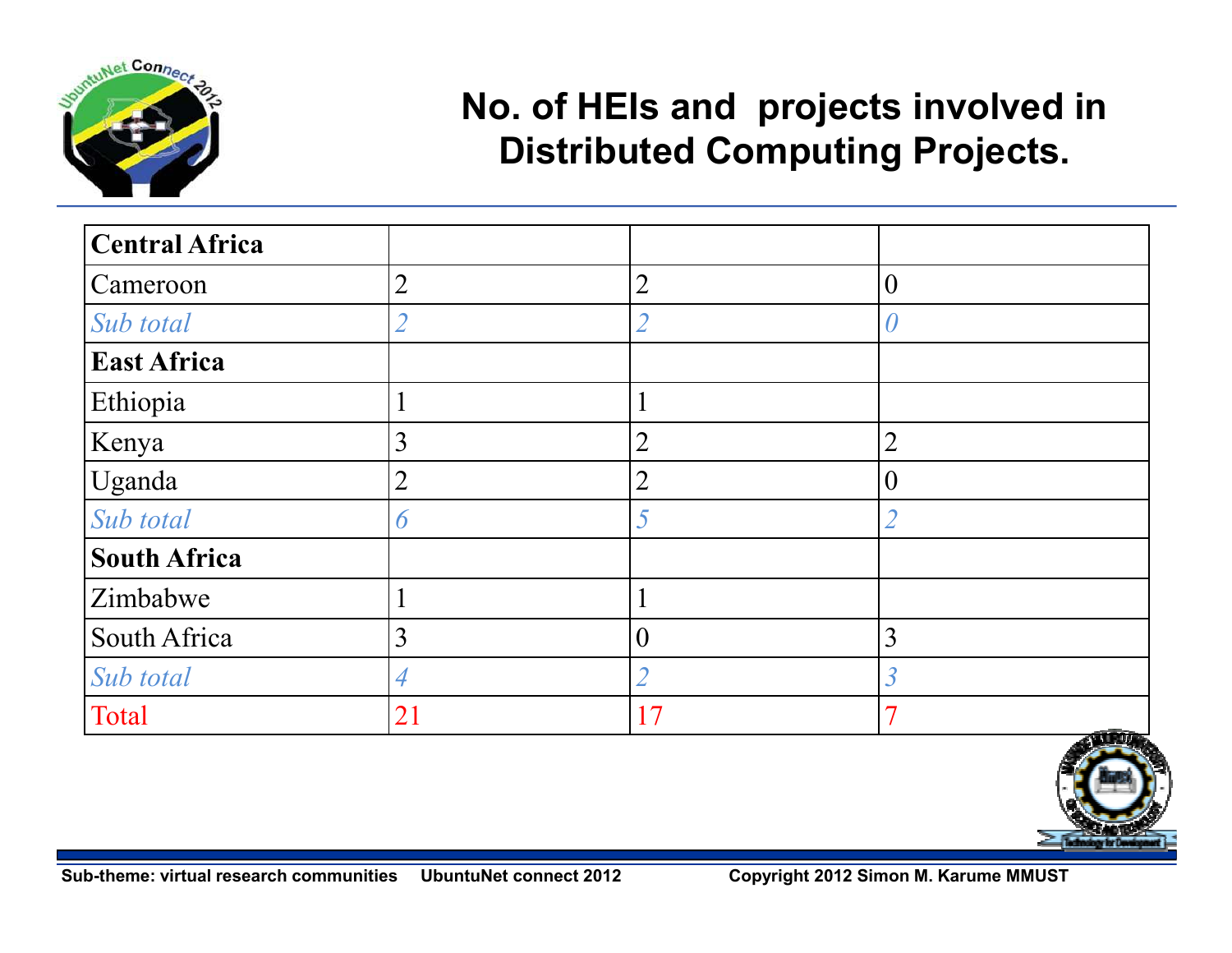

#### **A virtual e-science laboratory at MMUST**



- • Courtesy of multidisciplinary distributed computing projects
- • Equipment Donors: UNESCO and HP
- • Research networks supported
	- E-waste management
	- Computational chemistry
	- Sports science
	- collaborations in criminology course

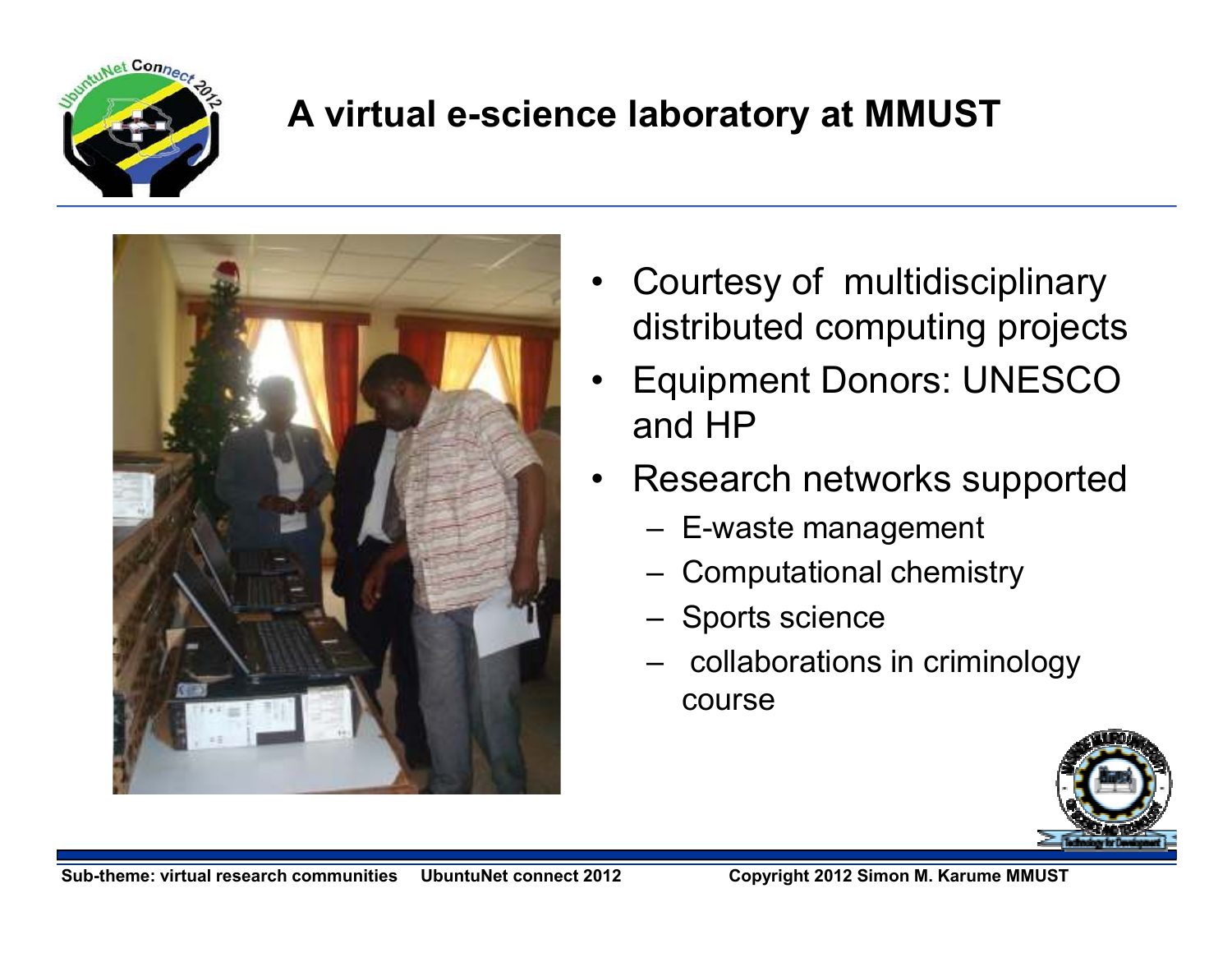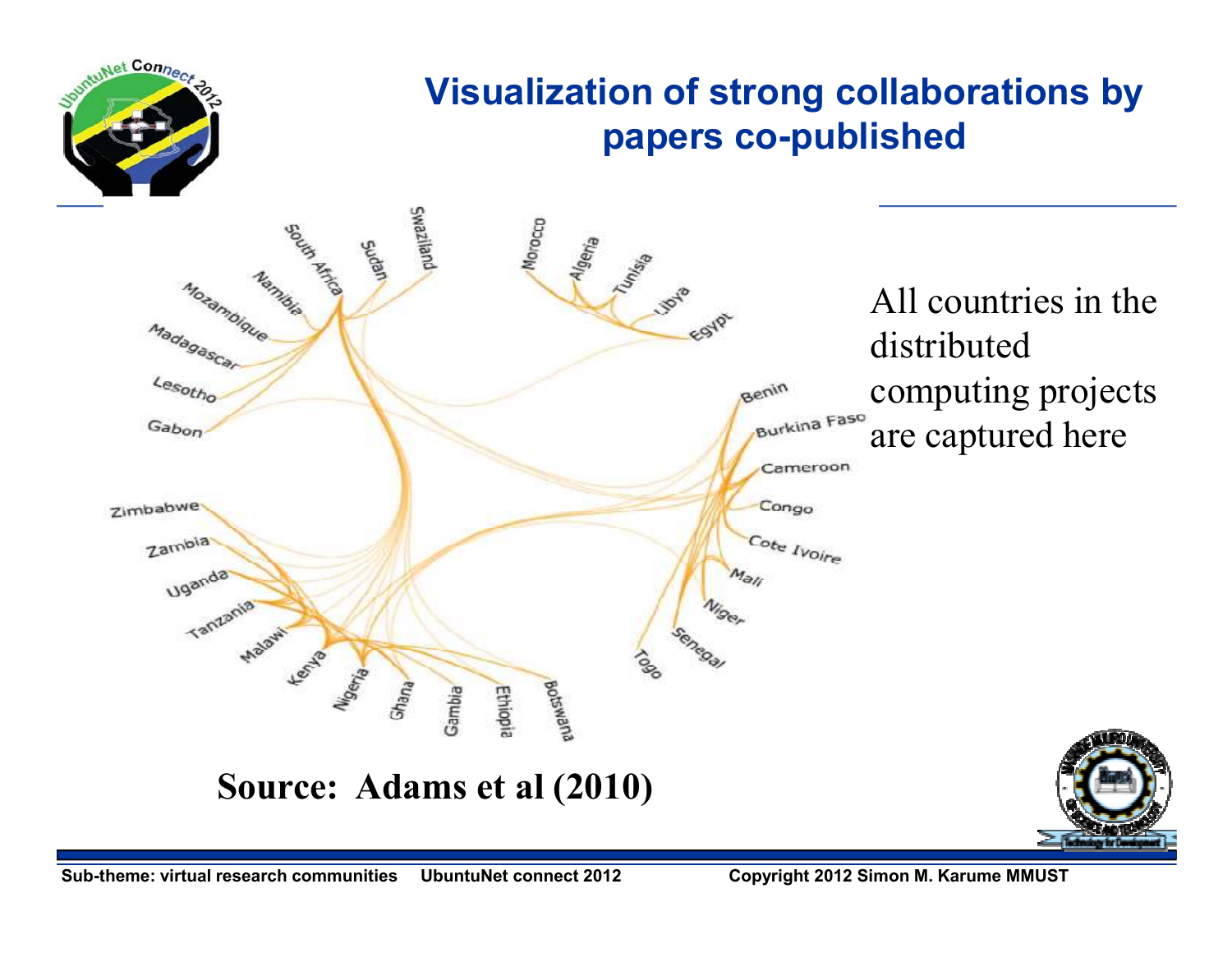

# **Collaborations vs. intellectual property goods**

• All countries taking part in distributed computing supported research in table 2 appeared in the Visual interpretation of collaboration, by papers published in figure 3

# **Interpretation**

- active participants in ICT supported research networks •generate a fair amount of intellectual property goods.
- • It shows that online research networking is powerful and can effectively solve Africa's research capacity challenge

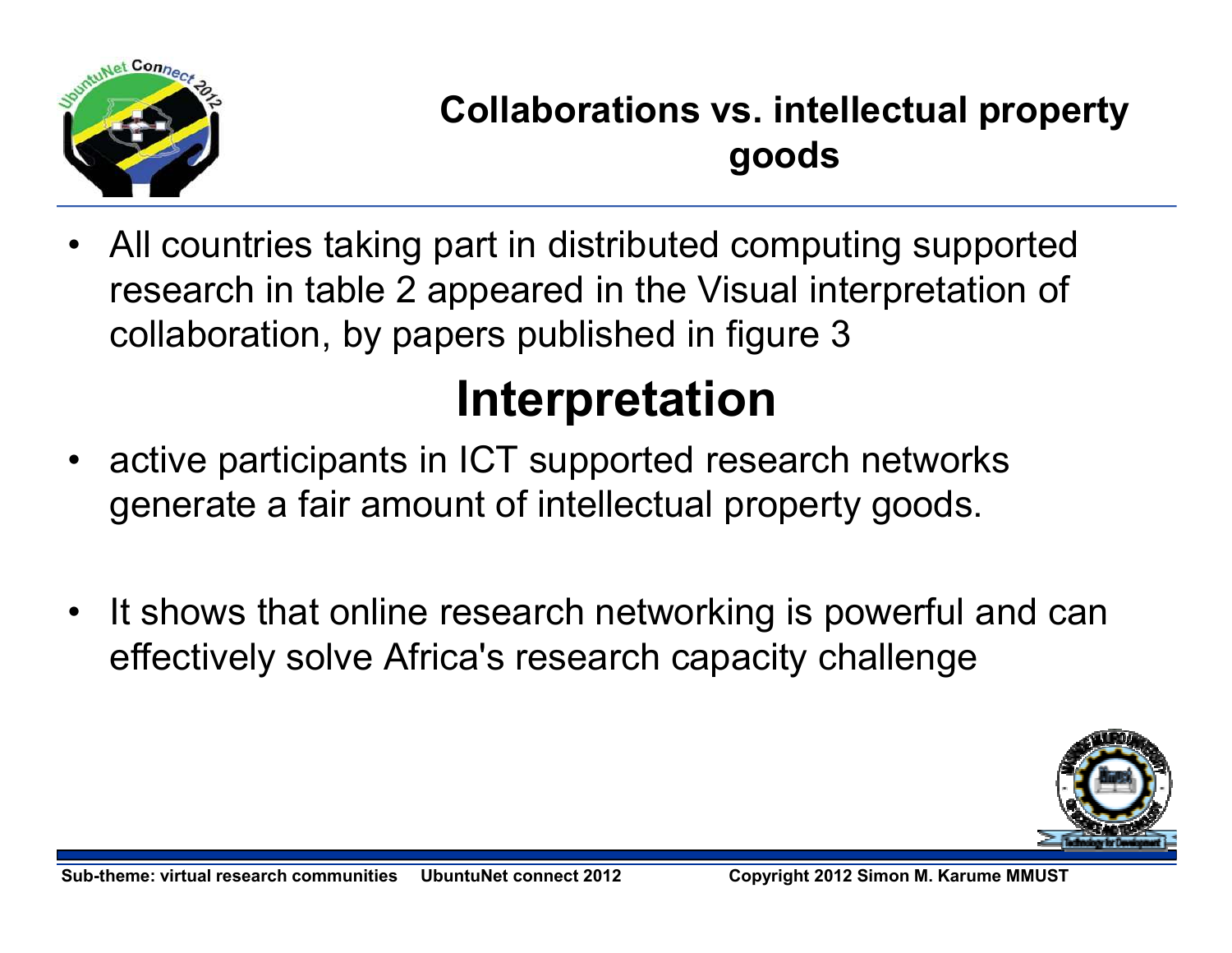

### **From Informal Research Networks to Structured Virtual Research Communities**

# **CONCERNS**

- Existing research networks in Africa are quite informal most of them •arising out of funding opportunities.
- •Often research networks spring from call for proposals by donors
- • constitutions of members in the network is defined by the constrains in the call for proposal documents.
- •Most of them disintegrate after funding phase as they lack strong ties

**Solution : Transform the networks to communities to give them structure and better ties**

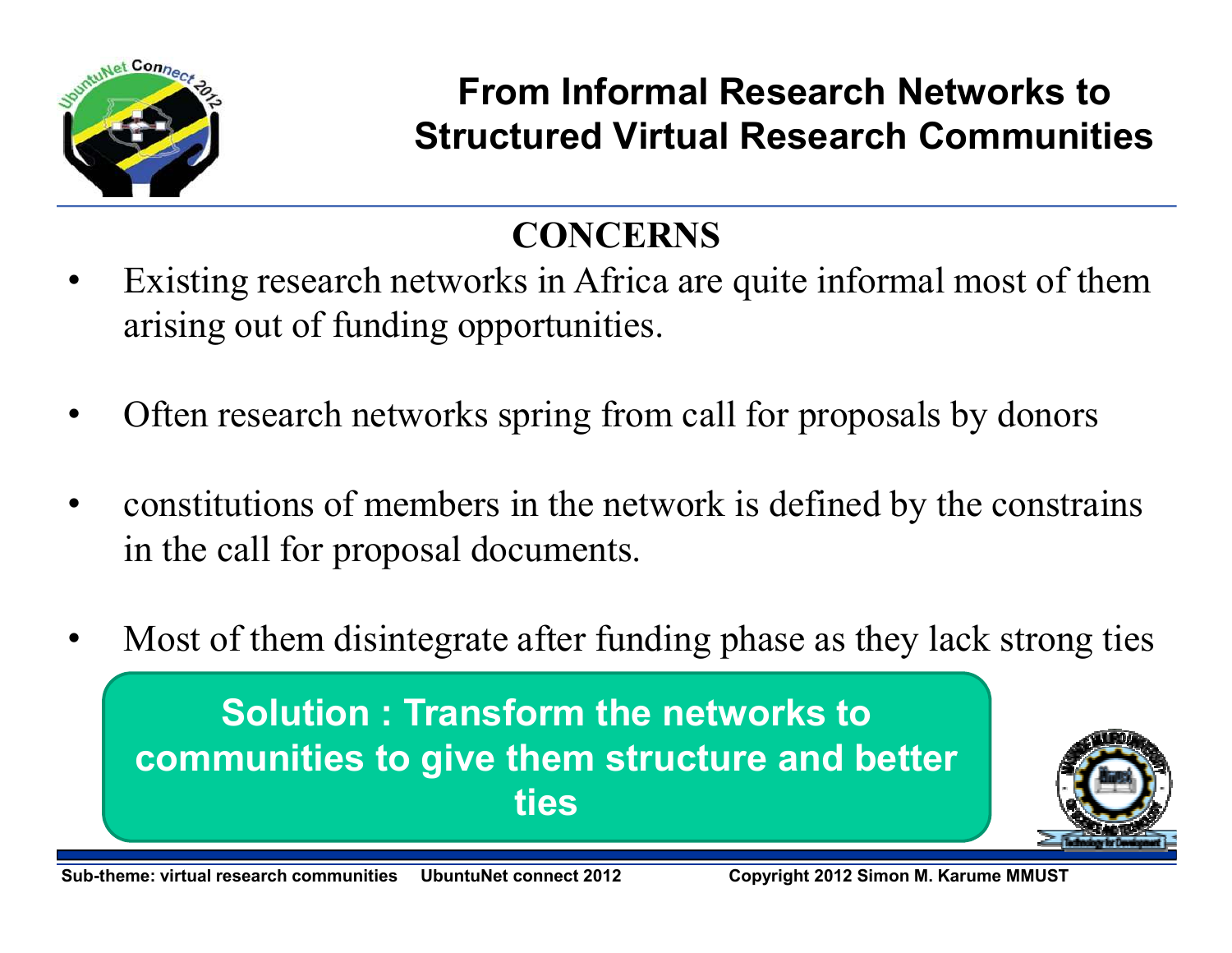

#### **Networks vs. Communities vs. TeamsWhat's the difference**

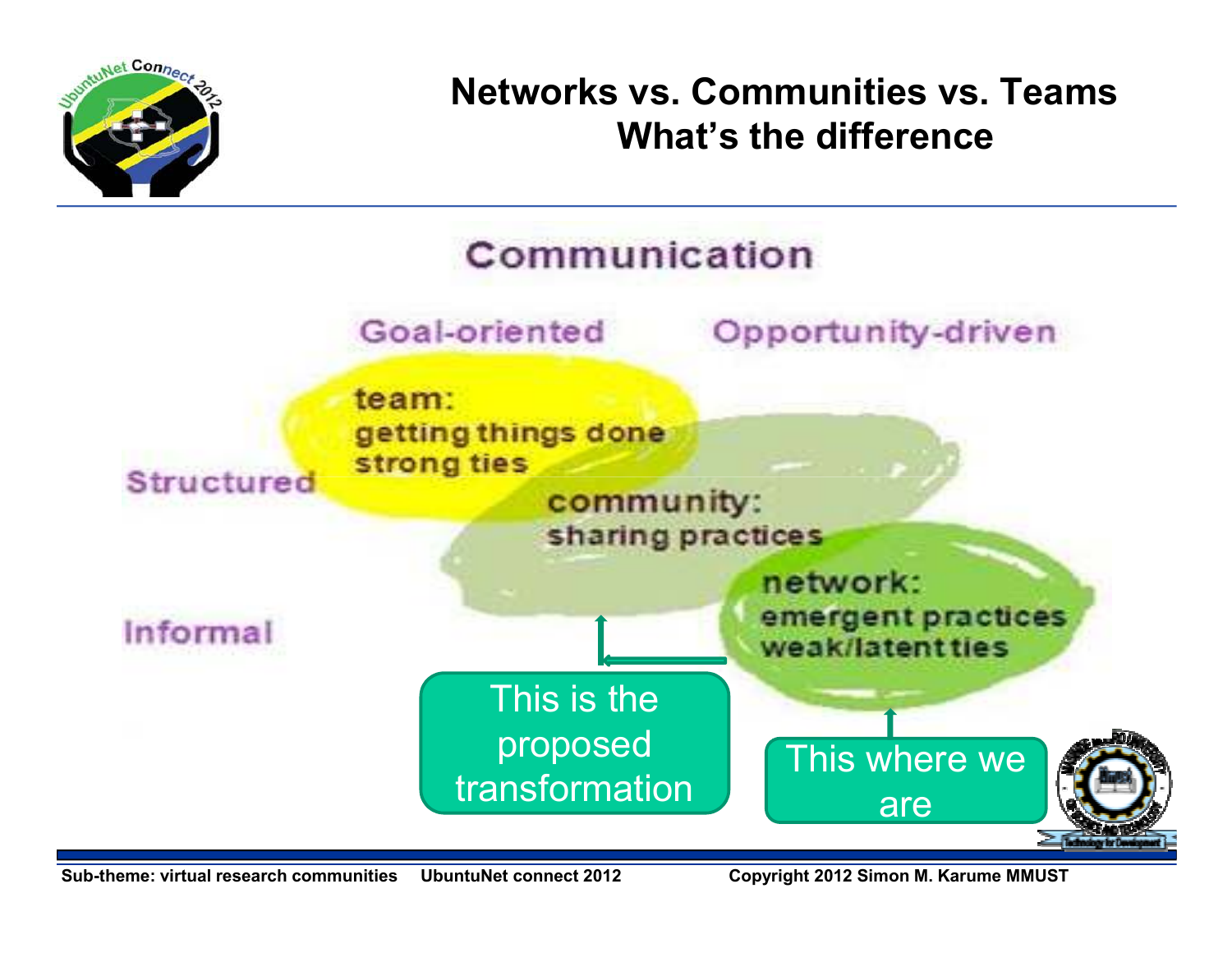

# **Lessons from EGI**

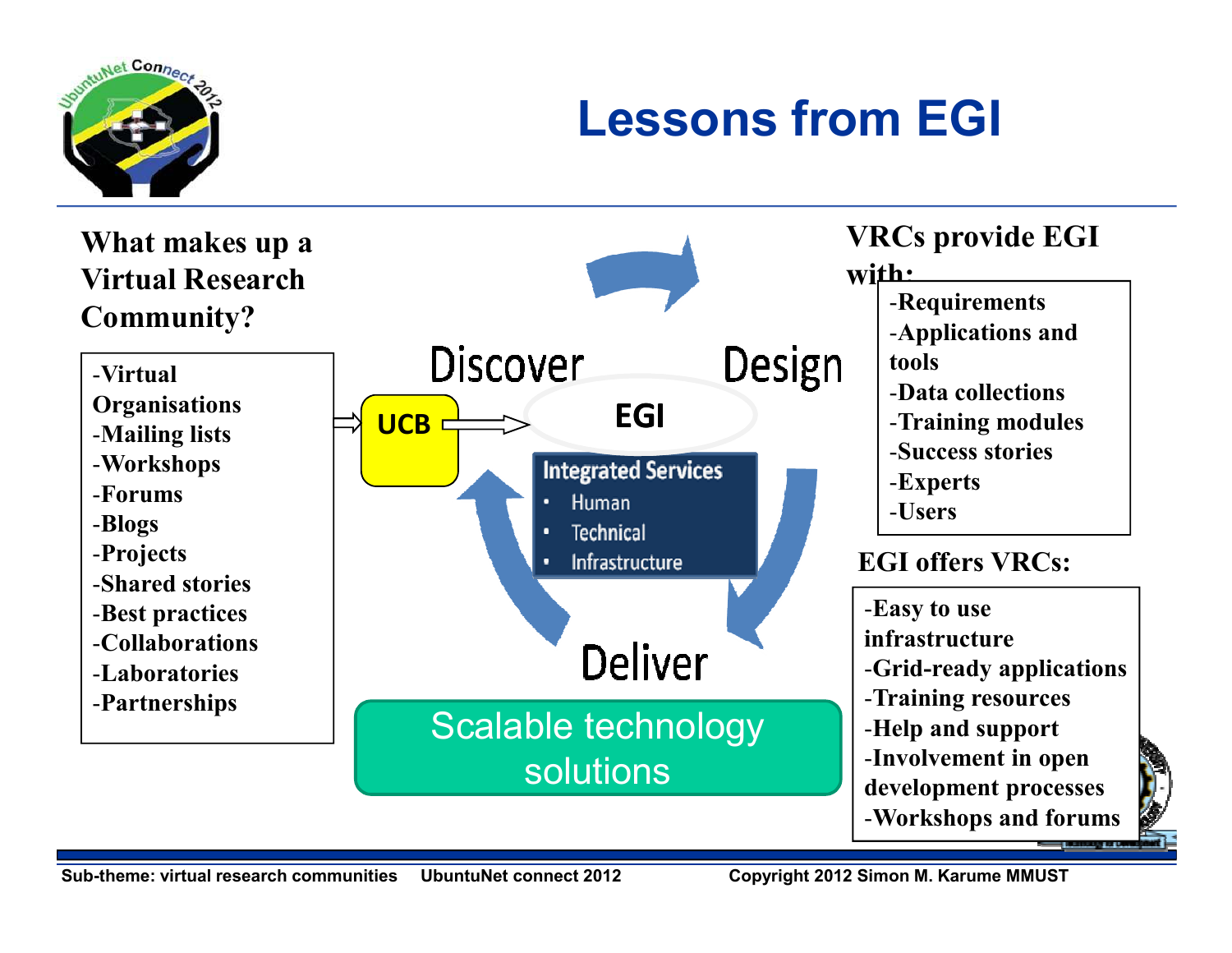

## **Lesson from Open Philosophies for Associative Autopoietic digital ecosystems (OPAALS) community of practice**

Relevant factors to create sustainable online community

- 1. usage common of language
- 2. Choice of an effective media to facilitate the collaboration processes
- 3. shared understanding regarding particular concepts;
- 4. a well elaborated communication etiquette
- 5. a governance founded on a shared role understanding;
- 6. a concrete community enlargement strategy for research partners
- 7. policies that concern the joining and leaving of the community and access to resources.

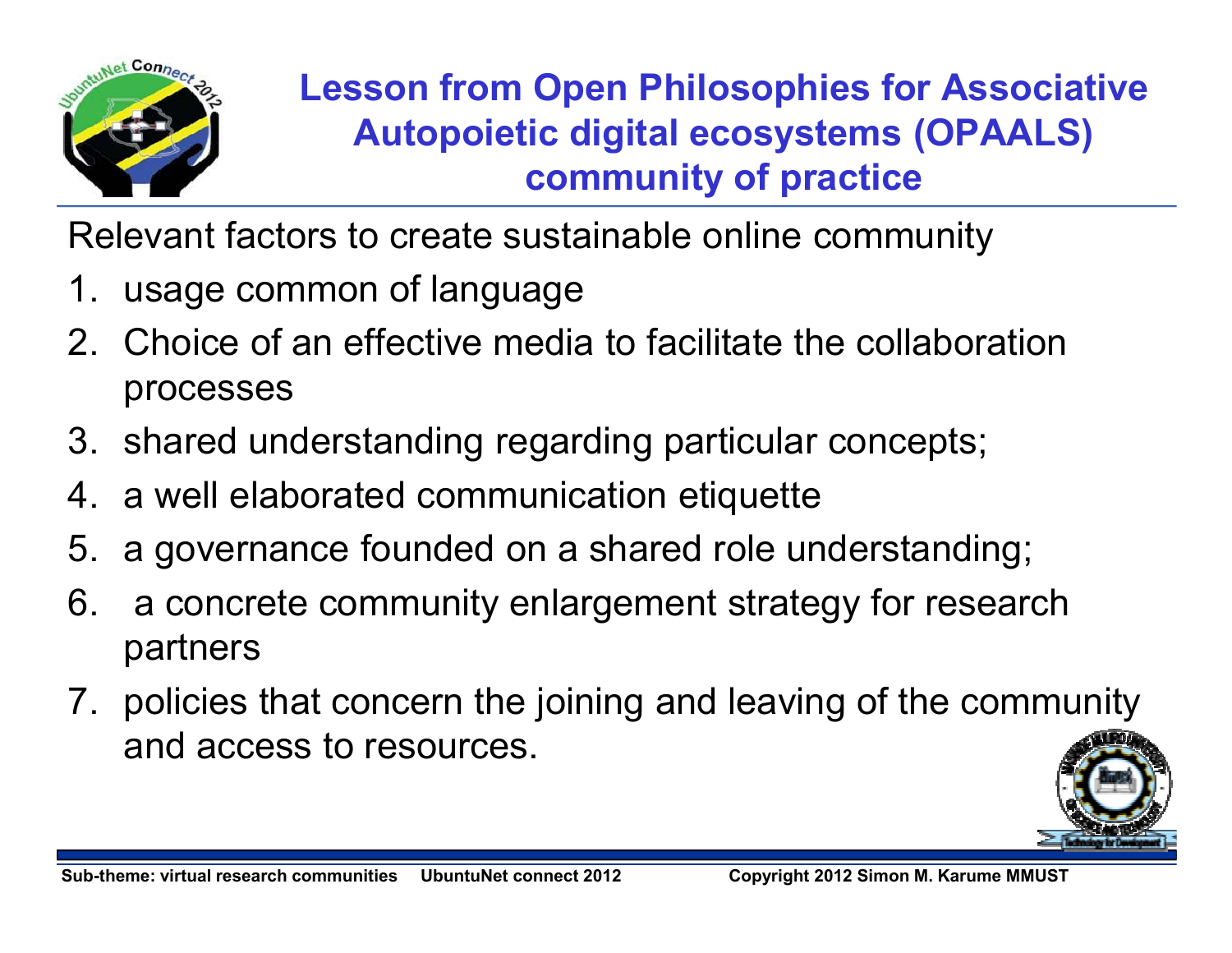

## **Sustainable VRC: Critical Success Factors**

- (1) A strong technology infrastructure
- (2) A good policy framework
- (3) A funding strategy
- (4) Clear purpose and goal
- (5) Communication etiquette: negotiate channels And protocols
- (6) Coordination: establish governance structure
- (7) Community building and collaborations process: Selecting collaborating tools- VRE's
- (8) Community enlargement strategy
- (9) Capacity building Strategy: Community Support Workshops, training and awareness raising
- (10)Requirements gathering mechanism:
- (11)Technical Support team

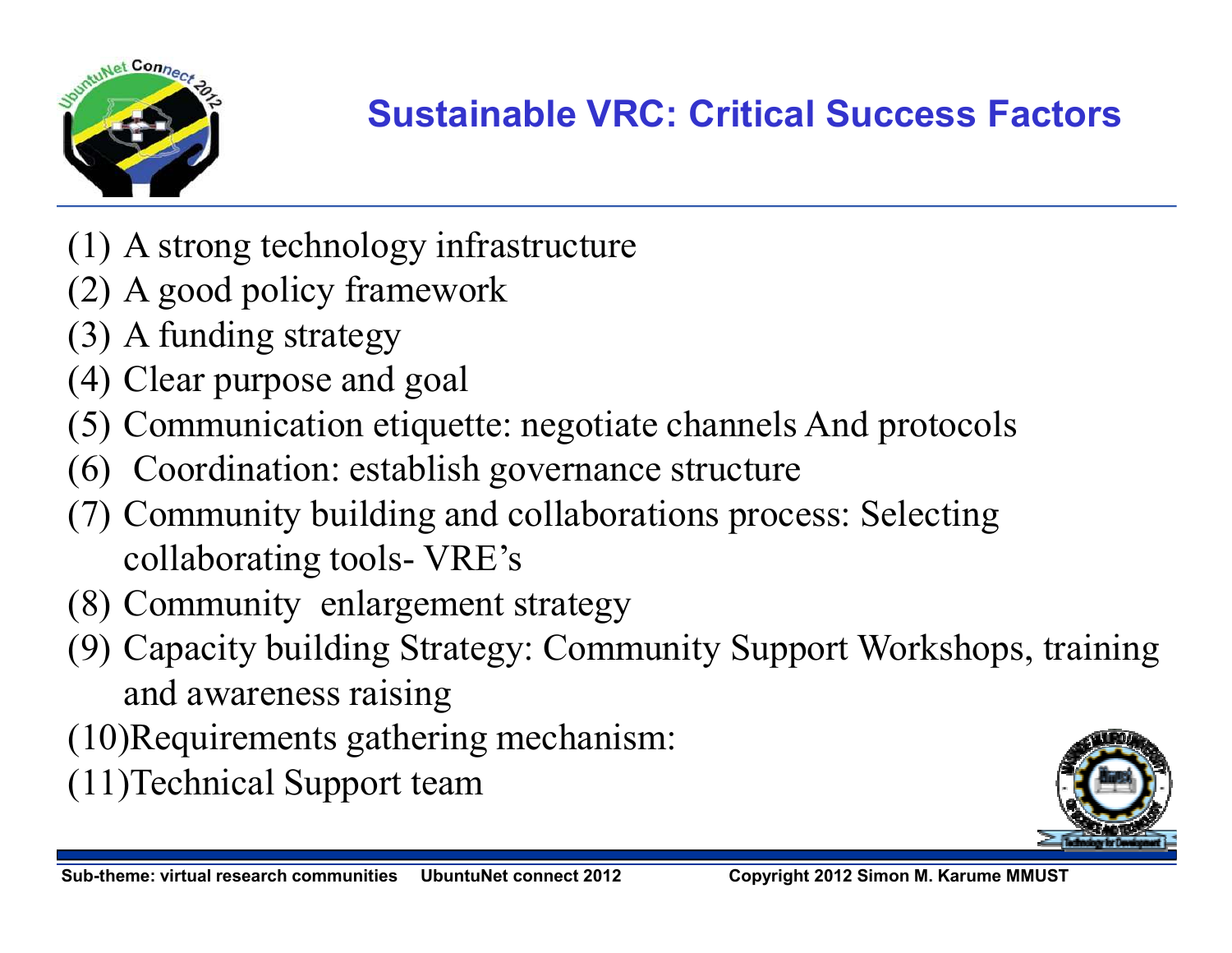

#### **Establishing Sustainable Virtual Research Communities in Africa: A Conceptual Framework**